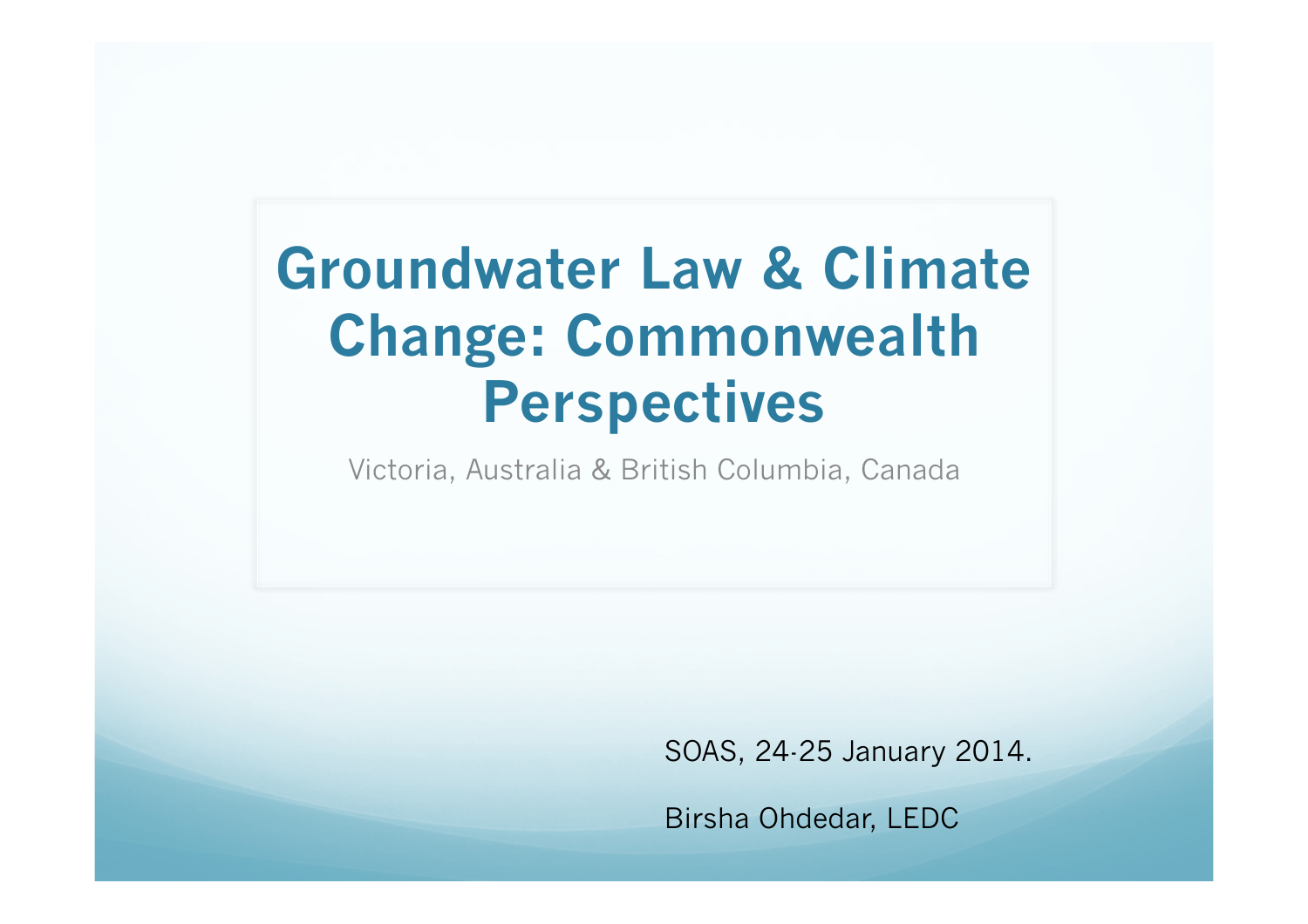## Aims

- 1. Overview of a nexus (..or lack of) between groundwater and climate change in legislation in 2 developed commonwealth states.
- 2. Significant gaps in both British Columbia, Canada and Victoria, Australia
- 3. Does not fit into broader goals of climate mitigation, and climate solidarity.
- 4. Invite discussion on how nexus can be dealt with by the law.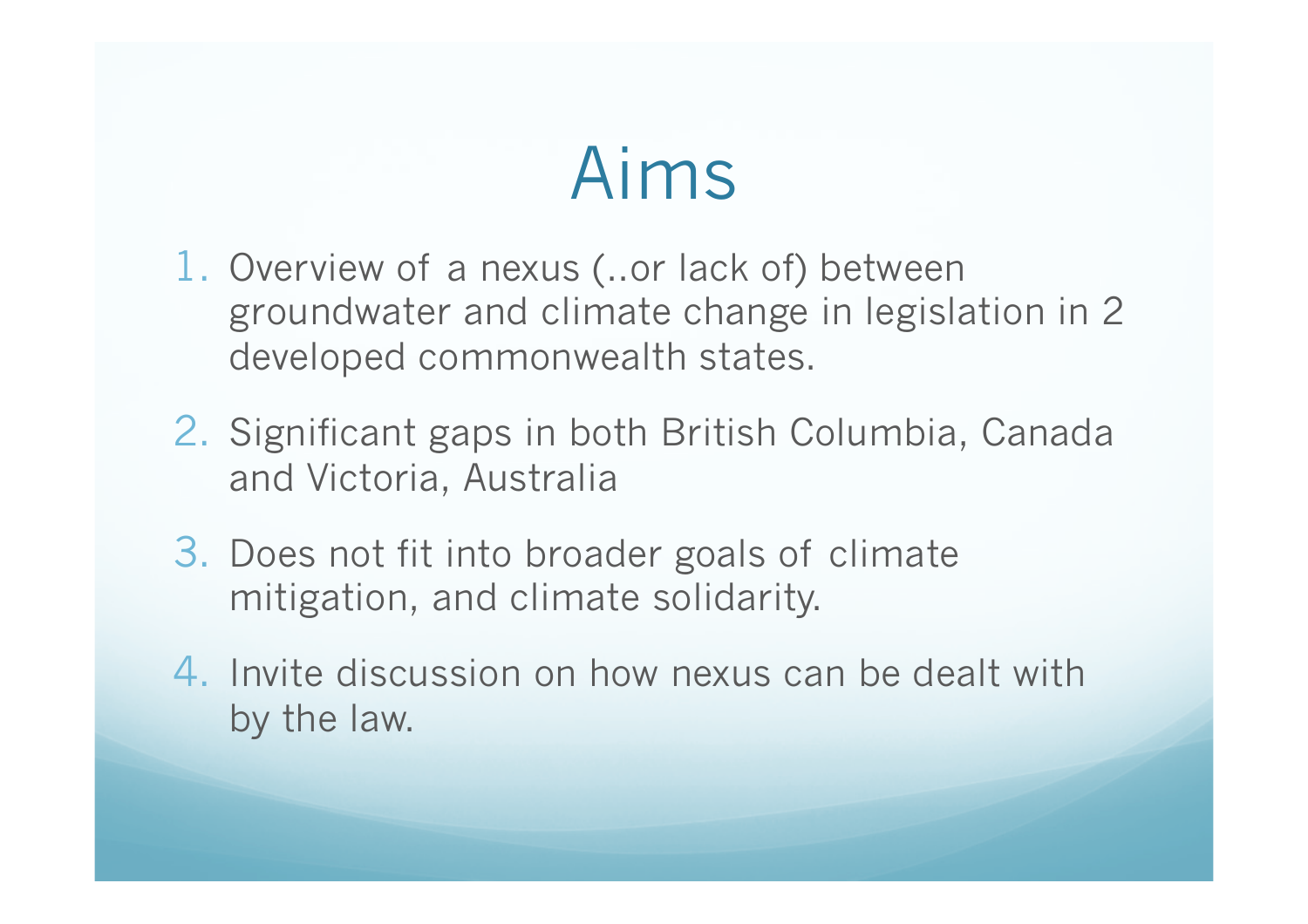## British Columbia, Canada

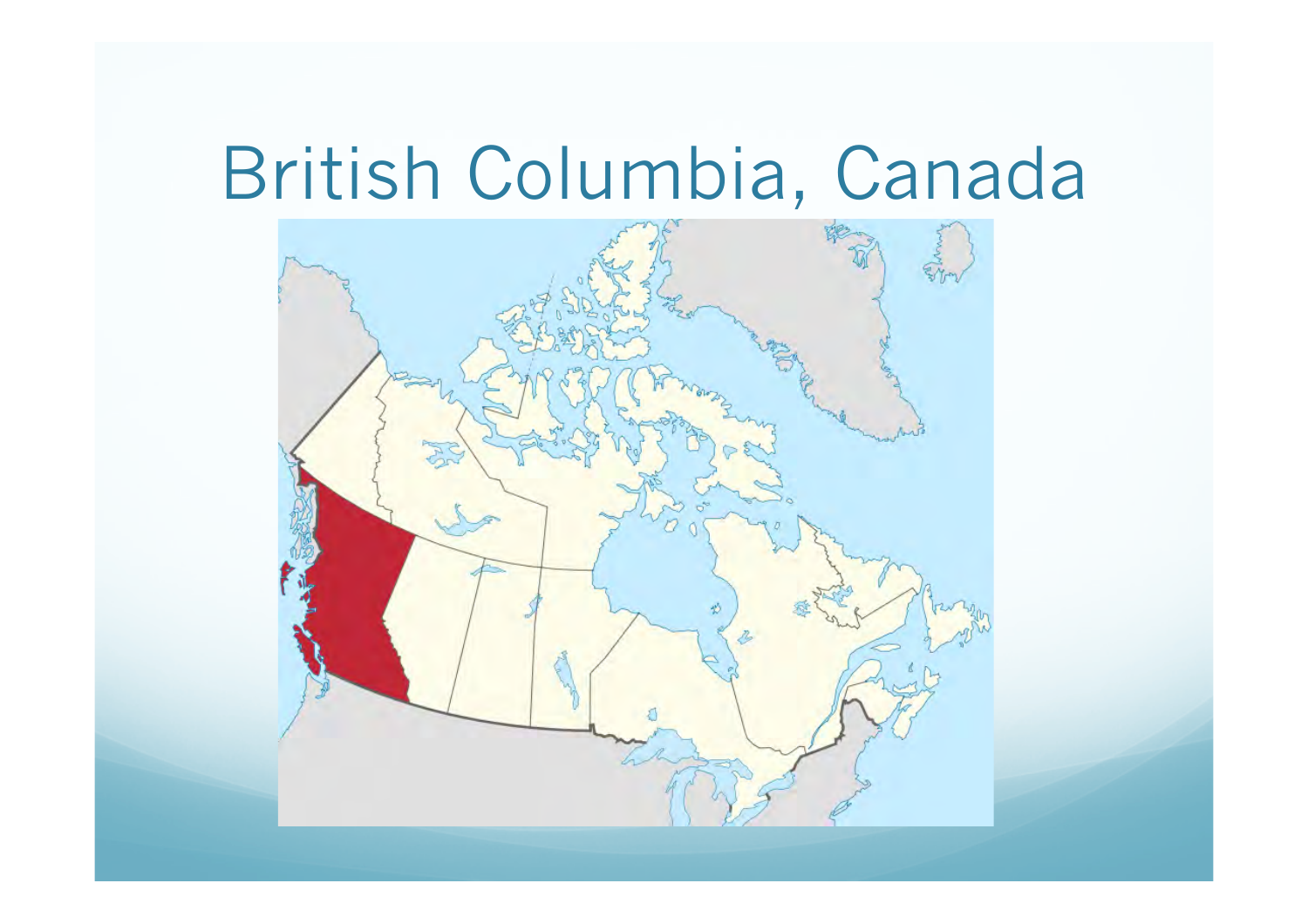## Groundwater in British Columbia

- 30% of Canada's population depends on groundwater for drinking water. 80% of rural population relies on groundwater for its entire water supply.
- Primary use of groundwater in British Columbia is for industrial use  $(55\%)$

**Climate Change** – impacts on recharge, permafrost thawing, ability to predict groundwater supply. Reduced groundwater recharge and increased demand in a warming climate.

**Climate Change** - affects demand and supply. However specific effects are seen as "uncertain" in much of literature.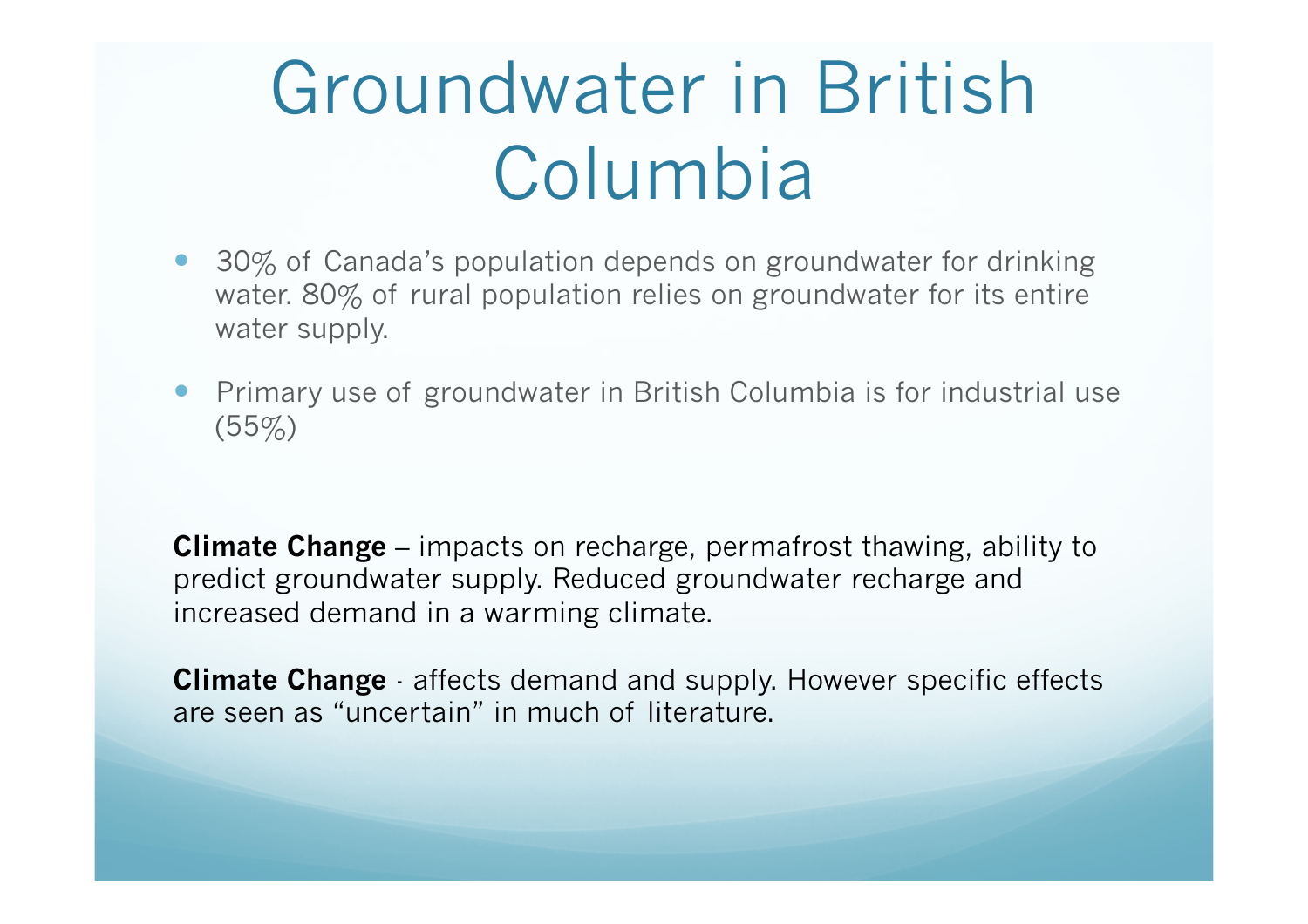# Groundwater Regulation in British Columbia

- Shared role between Provincial (primary responsibility) and Federal Government.
- BC is only province where no general licensing requirement for groundwater extraction above a defined threshold level.
- Lack of legal framework lead to controversies. Eg Nestle, bottling controversy.

#### • Fracking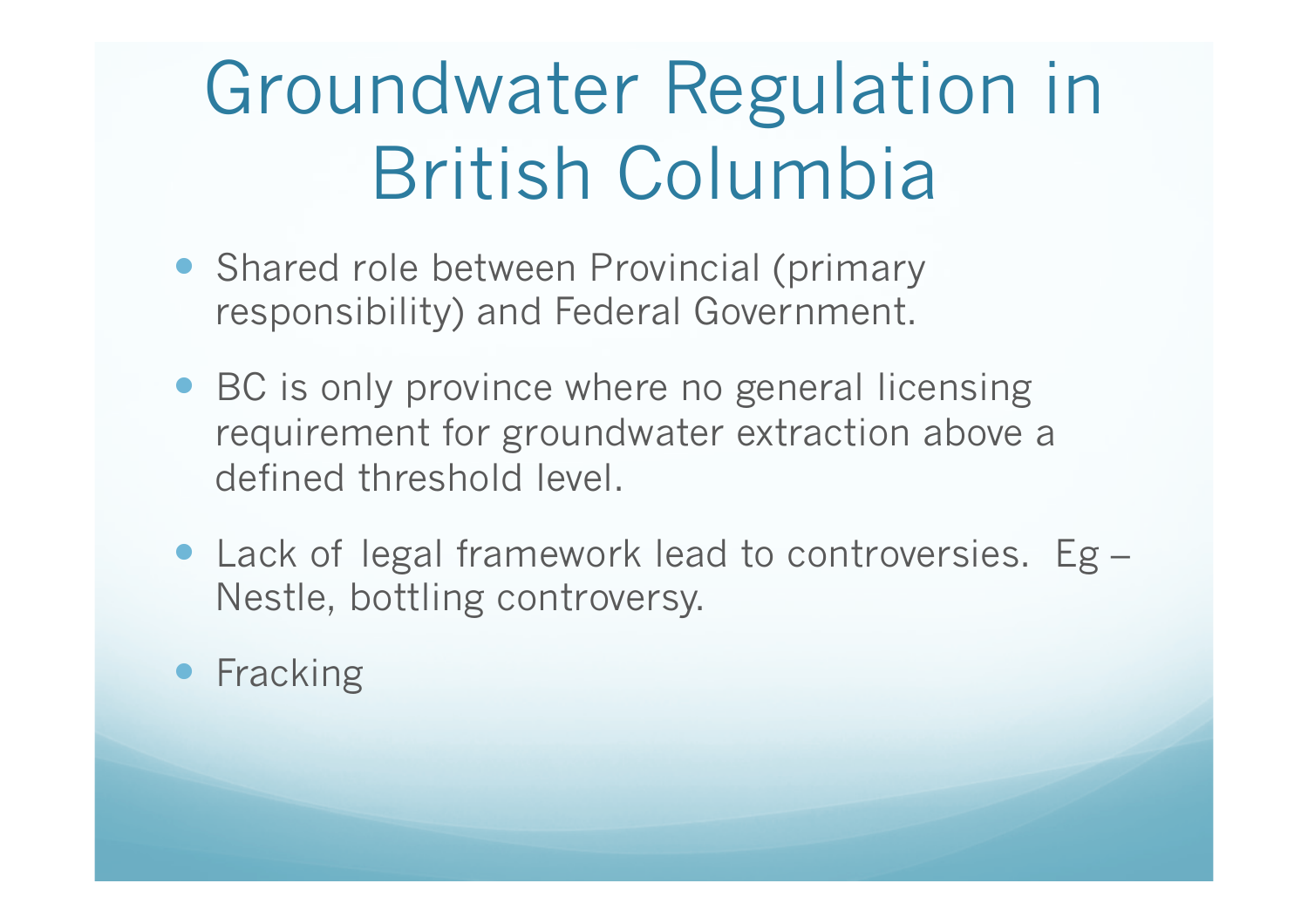# (Proposed)Water Sustainability Act

- Expected to pass this year. No express/direct link between climate change and water
- Under the Act:
	- All groundwater users would get water licenses based on their historic use of water.
	- A non-compulsory registration system for domestic users.
	- Licensing system for new non-domestic well users.
- Saline groundwater exempt from Regulation
- Secondary tools w/regard to expanded powers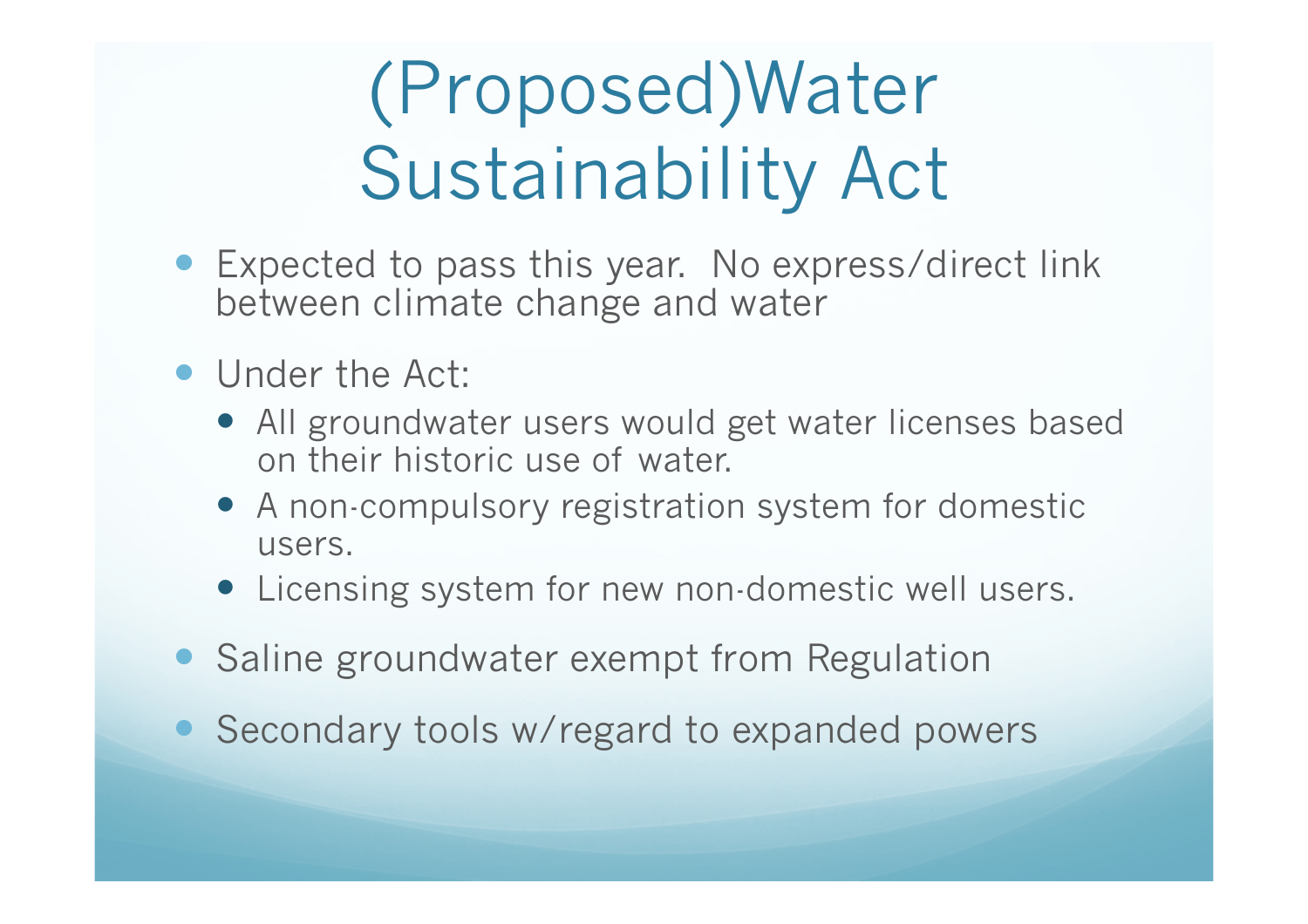

**• Allocation** 

#### **•** Fracking

- **Secondary tools** 
	- "Emergency"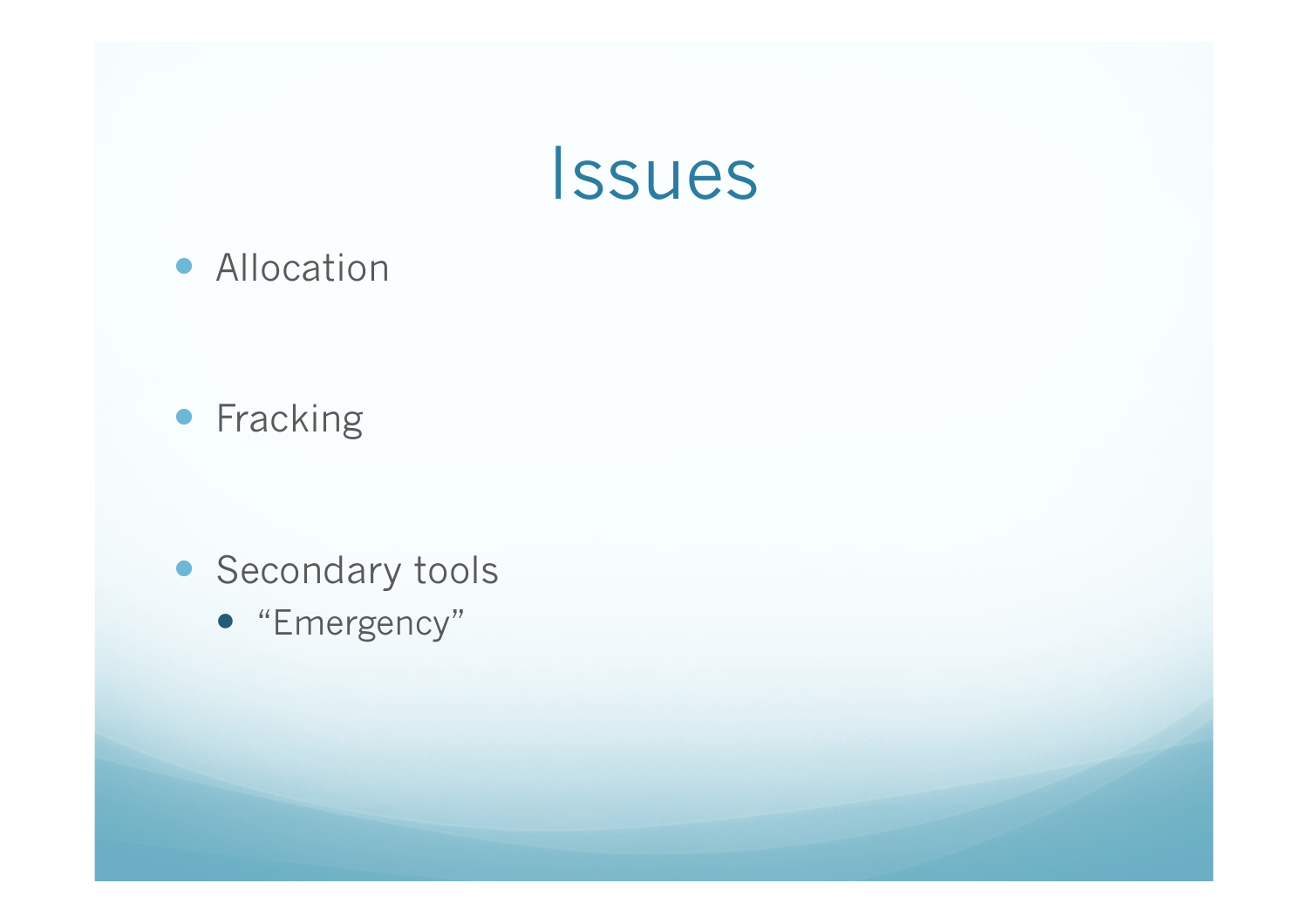### Australia

Groundwater Development Status

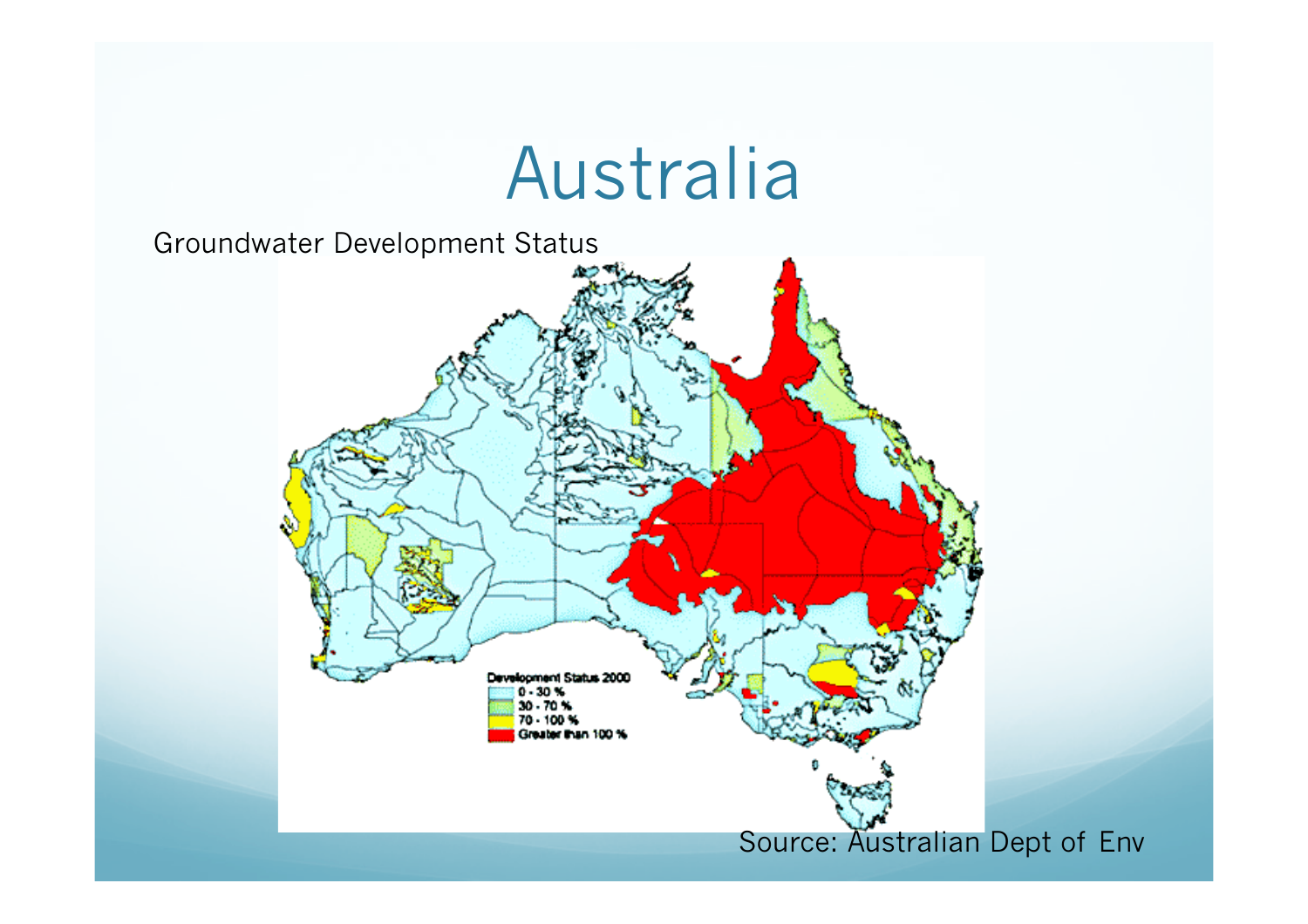### Australia – Groundwater, Climate Change & Legislation

- The extreme effects: drier climate + increased scarcity of surface water.
- Recognized to some extent at policy level paper commissioned by the National Water Commission released in December 2011.
- In Victoria Victorian Groundwater Act 1969, Water Act 1989, Climate Change Act 2010. None specifically deal with the nexus.
- At a federal level Murray Darling Basin Plan through Water Act 2007 deals with the nexus. Though not specifically mentioned at the outset.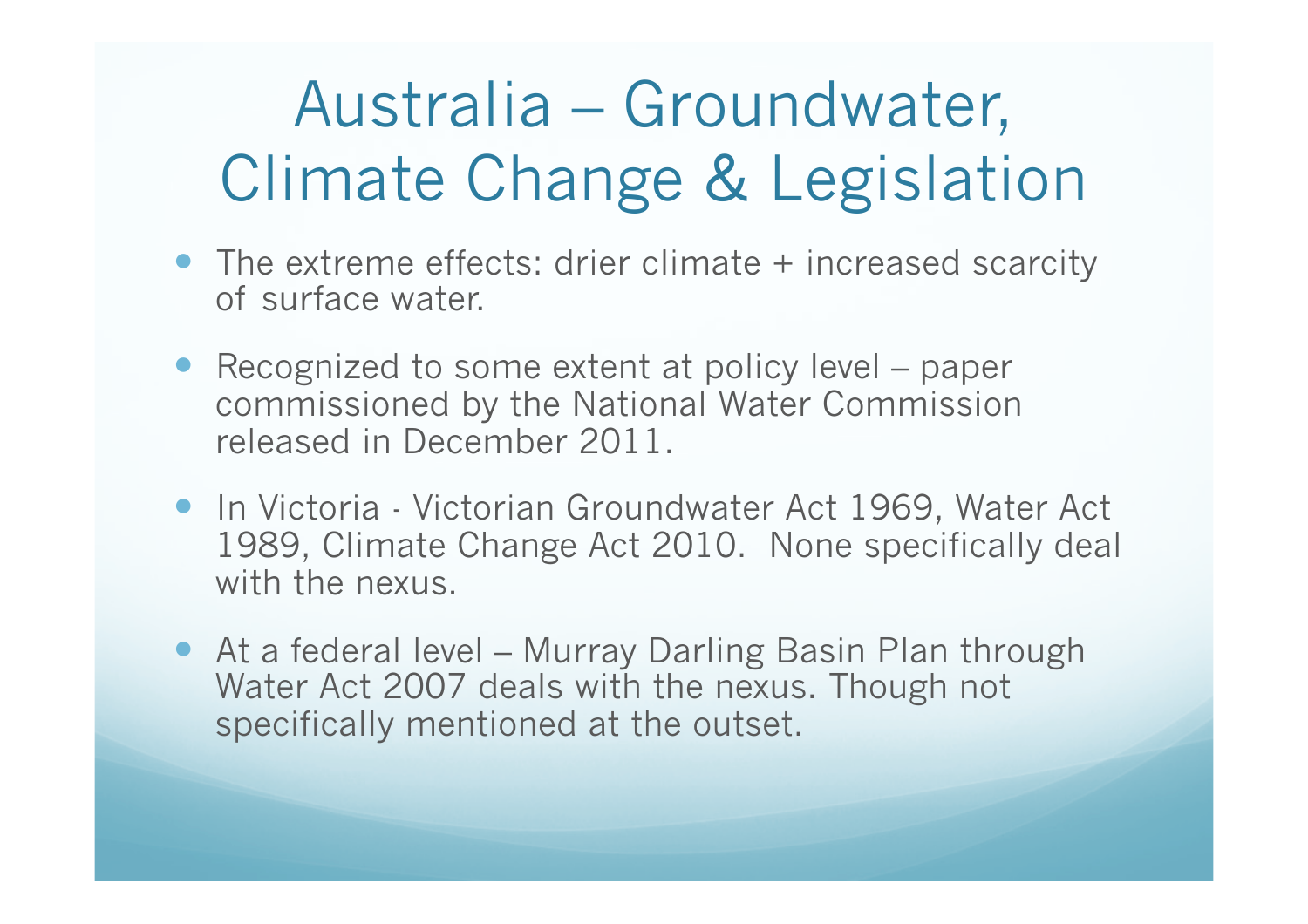### Climate Change + Groundwater: Victoria Australia

- Climate Change Act 2010 Government decision makers to take climate change into account ("have regard to") in for water strategy.
- Weak provision and not extended to licensing and allocation issues under Water Act.